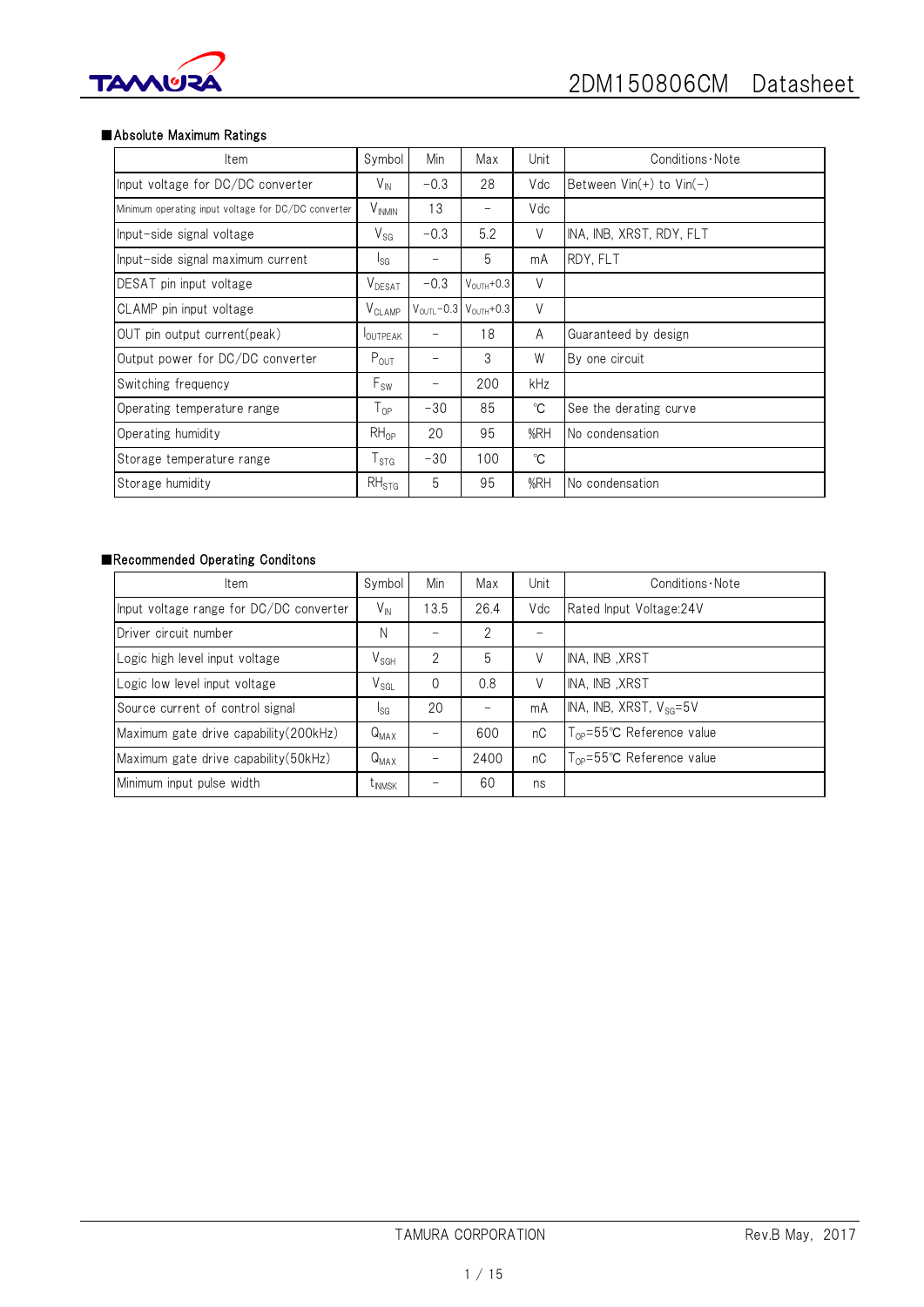

# ■Electrical Specification (Ta=25℃)

# DC/DC converter block

| Item                                                    | Symbol                        | Min   | Typ  | Max  | Unit          | Conditions Note                                                  |
|---------------------------------------------------------|-------------------------------|-------|------|------|---------------|------------------------------------------------------------------|
| Start-up voltage                                        | $\mathsf{V}_{\texttt{START}}$ |       | 11.5 | 12.5 | V             |                                                                  |
| Efficiency                                              | Effi                          | 69    | 74   |      | $\frac{0}{0}$ | Rated Input Voltage, I <sub>OUTAVF</sub> (CH1,2):100mA           |
| Standby power                                           | $P_{STBY}$                    |       | 0.7  |      | W             | Rated Input Voltage, No load                                     |
| Output voltage(Hgih)                                    | $V_{1+}$ , $V_{2+}$           | 14.5  | 15.5 | 16.5 | V             | $I_{\text{OUTAVE}}(CH1) = I_{\text{OUTAVE}}(CH2) = 10-130mA$     |
|                                                         |                               | 14.5  | 15.5 | 17.0 | V             | $I_{\text{OUTAVE}}(CH1) = I_{\text{OUTAVE}}(CH2) = 0-10mA$       |
| Output voltage(Low)                                     | $V_{1-}$ , $V_{2-}$           | $-9$  | $-8$ | $-7$ | V             | $I_{\text{OUTAVE}}(CH1) = I_{\text{OUTAVE}}(CH2) = 0-130mA$      |
| Output voltage(5VDC)                                    | $V_{SVDC}$                    | 4.8   | 5.0  | 5.2  | V             |                                                                  |
| Output Voltage(High)(Load imbalance)                    | $V_{1+}$ , $V_{2+}$           |       |      | 22   | $\vee$        | I <sub>OUTAVE</sub> (CH1):100mA,I <sub>OUTAVE</sub> (CH2):0mA    |
| Output Voltage(Low)(Load imbalance) $V_{1-}$ , $V_{2-}$ |                               | $-12$ |      |      | $\vee$        | or l <sub>ouTAVE</sub> (CH1):0mA,l <sub>ouTAVE</sub> (CH2):100mA |

## Gate drive block

| Item                           | Symbol               | Min          | Typ  | Max        | Unit | Conditions Note |  |  |
|--------------------------------|----------------------|--------------|------|------------|------|-----------------|--|--|
| Logic                          |                      |              |      |            |      |                 |  |  |
| Logic high level input voltage | $V_{SGH}$            |              |      | $V_{5VDC}$ | IV   | INA, INB, XRST  |  |  |
| Logic low level input voltage  | $V_{\texttt{SGL}}$   | $\mathbf{0}$ |      | 0.8        | ΙV   | INA. INB .XRST  |  |  |
| Logic pull-down resistance     | $R_{SGD}$            |              | 270  |            | Ω    | INA, INB, XRST  |  |  |
| Logic pull-up resistance       | $R_{SGU}$            |              | 5100 | -          | Ω    | RDY, FLT        |  |  |
| Logic input mask time          | t <sub>INMSK</sub>   |              |      | 60         | Ins  | INA, INB        |  |  |
| Minimum XRST pulse width       | <sup>I</sup> XRSTMIN | 800          |      |            | Ins  |                 |  |  |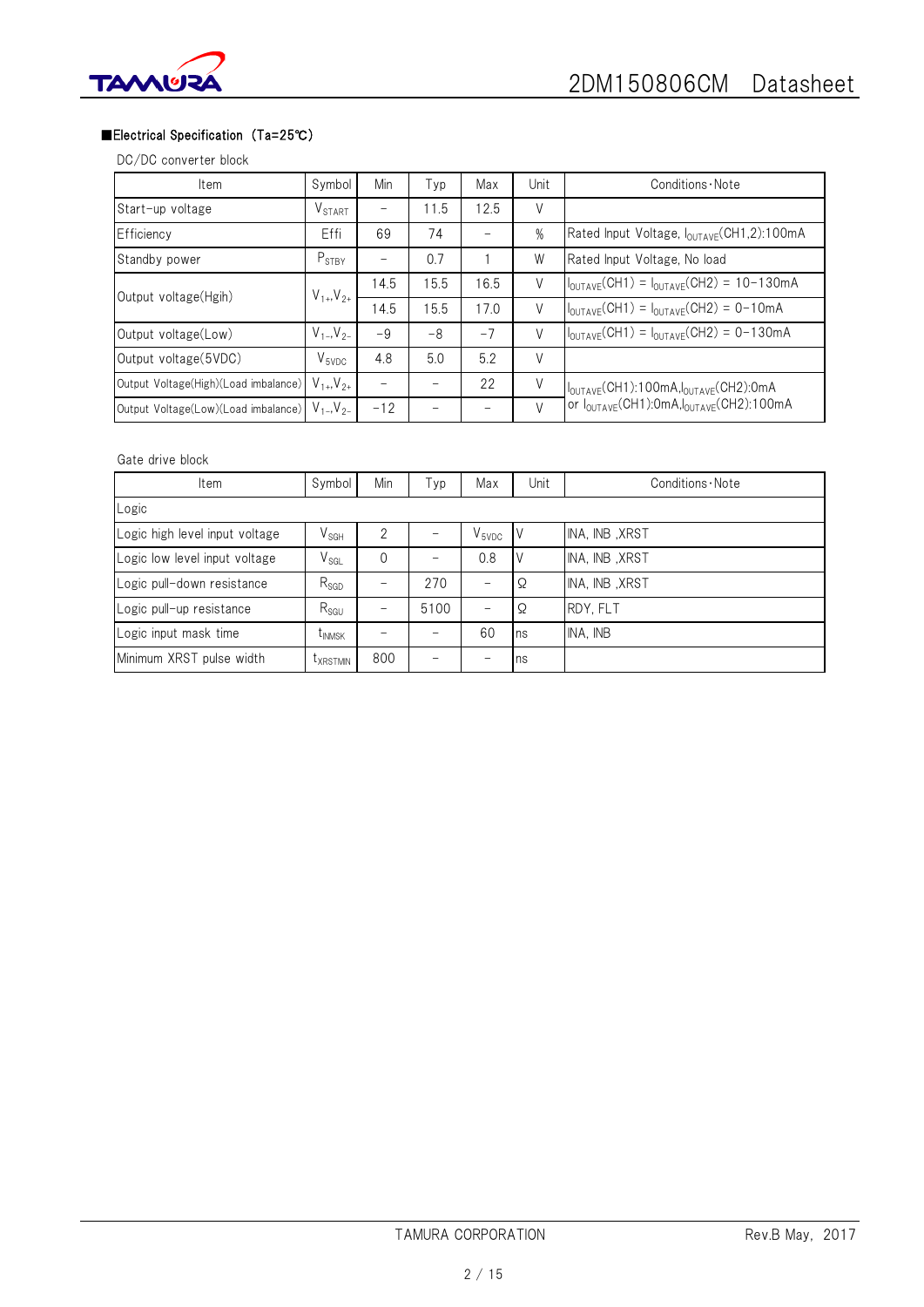



## ■Electrical Specification - Continued (Ta=25℃)

#### Gate drive block - continued

|                            | Item                    | Symbol                             | Min                     | Typ                       | Max                     | Unit      | Conditions Note                   |  |
|----------------------------|-------------------------|------------------------------------|-------------------------|---------------------------|-------------------------|-----------|-----------------------------------|--|
| Output                     |                         |                                    |                         |                           |                         |           |                                   |  |
| Output pin voltage(Hgih)   |                         | $V_{\text{OUTH}}$                  |                         | $V_{DCDCOH} - 0.5$        |                         | V         | No load                           |  |
|                            | Output pin voltage(Low) |                                    |                         | $V_{\text{DCDCOL}} + 0.5$ |                         | V         | No load, Miller clamp pin no used |  |
|                            |                         | $V_{\text{OUTL}}$                  | -                       | $V_{DCDCOL} + 0.1$        |                         | V         | No load, Miller clamp pin used    |  |
| OUT ON resistance (Source) |                         | $R_{ONH}$                          |                         |                           | 50                      | $m\Omega$ | Guaranteed by design              |  |
| OUT ON resistance (Sink)   |                         | $R_{ONL}$                          |                         |                           | 50                      | $m\Omega$ | Guaranteed by design              |  |
| <b>CLAMP ON resistance</b> |                         | $R_{\mathsf{ONPRO}}$               | 0.2                     | 0.5                       | 0.9                     | Ω         | I <sub>CLAMP</sub> =40mA          |  |
| Low level CLAMP current    |                         | <sup>I</sup> CLAMPL                | 3                       | 4.5                       | -                       | A         | Guaranteed by design              |  |
| CLAMP ON threshold voltage |                         | $\bm{\mathsf{V}}_{\texttt{CLPON}}$ | $V_{\text{OUTL}} + 1.8$ | $V_{\text{OUTL}} + 2$     | $V_{\text{OUTL}} + 2.2$ | $\vee$    | Guaranteed by design              |  |
| Delay time                 | Turn ON time            | $t_{\text{PON}}$                   | 55                      | 80                        | 105                     | ns        |                                   |  |
|                            | Turn OFF time           | $t_{\text{POFF}}$                  | 55                      | 80                        | 105                     | ns        |                                   |  |

### ■Protection

DC/DC converter block

| Item                | Symbol | Min | $\tau_{\mathsf{yp}}$     | Max                      | Unit   | Conditions · Note    |  |
|---------------------|--------|-----|--------------------------|--------------------------|--------|----------------------|--|
| Overload protection | -      |     | $\equiv$                 | $\overline{\phantom{0}}$ | W      | Auto recovery        |  |
| Overheat protection | -      | 20  | $\overline{\phantom{0}}$ | 50                       | $\sim$ | Internal temperature |  |

Gate drive block

| Item                        | Symbol                             | Min  | Typ  | Max  | Unit      | Conditions Note      |  |
|-----------------------------|------------------------------------|------|------|------|-----------|----------------------|--|
| 5VDC UVLO OFF voltage       | V <sub>UVLO5VH</sub>               | 3.35 | 3.50 | 3.65 | V         | Guaranteed by design |  |
| 5VDC UVLO ON voltage        | V <sub>UVLO5VL</sub>               | 3.25 | 3.40 | 3.55 | V         | Guaranteed by design |  |
| 5VDC UVLO UVLO mask time    | UVLO5VMSK                          | 1.0  | 2.5  | 5.0  | us        | Guaranteed by design |  |
| OUT(H) UVLO OFF voltage     | <b>VUVLOOHH</b>                    | 11.3 | 12.3 | 13.3 | V         | Guaranteed by design |  |
| OUT(H) UVLO ON voltage      | VUVLOOHL                           | 10.3 | 11.3 | 12.3 | V         | Guaranteed by design |  |
| OUT(H) UVLO mask time       | <b>UVLOOHMS</b>                    | 1.0  | 2.0  | 3.0  | us        | Guaranteed by design |  |
| DESAT source current        | DESAT                              | 450  | 500  | 550  | uA        |                      |  |
| DESAT threshold voltage     | $\bm{\mathsf{V}}_{\mathsf{DESAT}}$ | 8.5  | 9    | 9.5  | V         |                      |  |
| <b>DESAT</b> filter time    | <b>LDESATFIL</b>                   | 0.16 | 0.25 | 0.34 | <b>us</b> | Guaranteed by design |  |
| DESAT delay time(OUT)       | t <sub>DESATOUT</sub>              | 0.31 | 0.38 | 0.45 | <b>US</b> | Guaranteed by design |  |
| DESAT delay time(FLT)       | <b>LDESATFLT</b>                   | 0.34 | 0.42 | 0.5  | <b>US</b> | Guaranteed by design |  |
| DESAT low voltage           | $V_{DESATL}$                       | -    | 0.1  | 0.22 | V         | $I_{DESAT} = 1 mA$   |  |
| DESAT leading edge blanking | t <sub>DESTLEB</sub>               | 0.28 | 0.4  | 0.52 | us        | Guaranteed by design |  |
| RDY output low voltage      | $\mathsf{V}_{\mathsf{RDYL}}$       | -    | 0.08 | 0.15 | V         | $I_{RDY} = 5mA$      |  |
| FLT output low voltage      | $V_{\sf FLTL}$                     | -    | 0.08 | 0.15 | V         | $I_{FLT} = 5mA$      |  |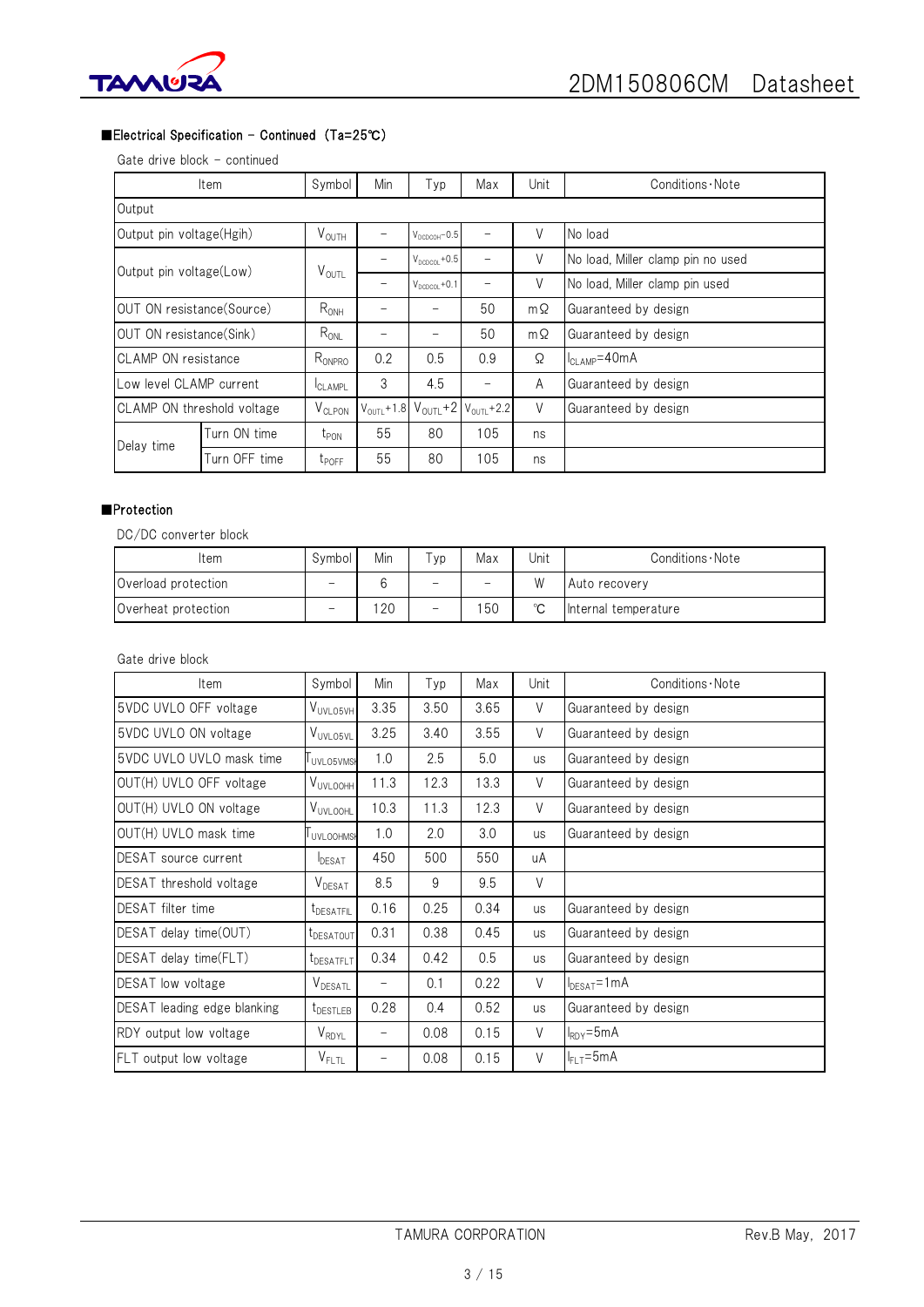

### ■Insulation

| Item                              | Specification        | Conditions Note  |
|-----------------------------------|----------------------|------------------|
| Between Input-Output              |                      |                  |
| Dielectric withstand voltage      | AC2500V              | 1min, Cutoff 2mA |
| Test dielectric withstand voltage | AC2500V              | Isec, Cutoff 2mA |
| Insulation resistance             | ΙOOMΩ or more        | DC500V           |
| Minimum clearance distances       | 6 <sub>mm</sub>      |                  |
| Minimum creepage distances        | 6 <sub>mm</sub>      |                  |
| Between Ch1-Ch2                   |                      |                  |
| Dielectric withstand voltage      | AC2500V              | 1min, Cutoff 2mA |
| Test dielectric withstand voltage | AC2500V              | lsec, Cutoff 2mA |
| Insulation resistance             | $100M\Omega$ or more | <b>DC500V</b>    |
| Minimum clearance distances       | 6 <sub>mm</sub>      |                  |
| Minimum creepage distances        | 6mm                  |                  |

## ■Ambient Temperature Derating Curve

Reduce the input power according to the following temperature derating table.

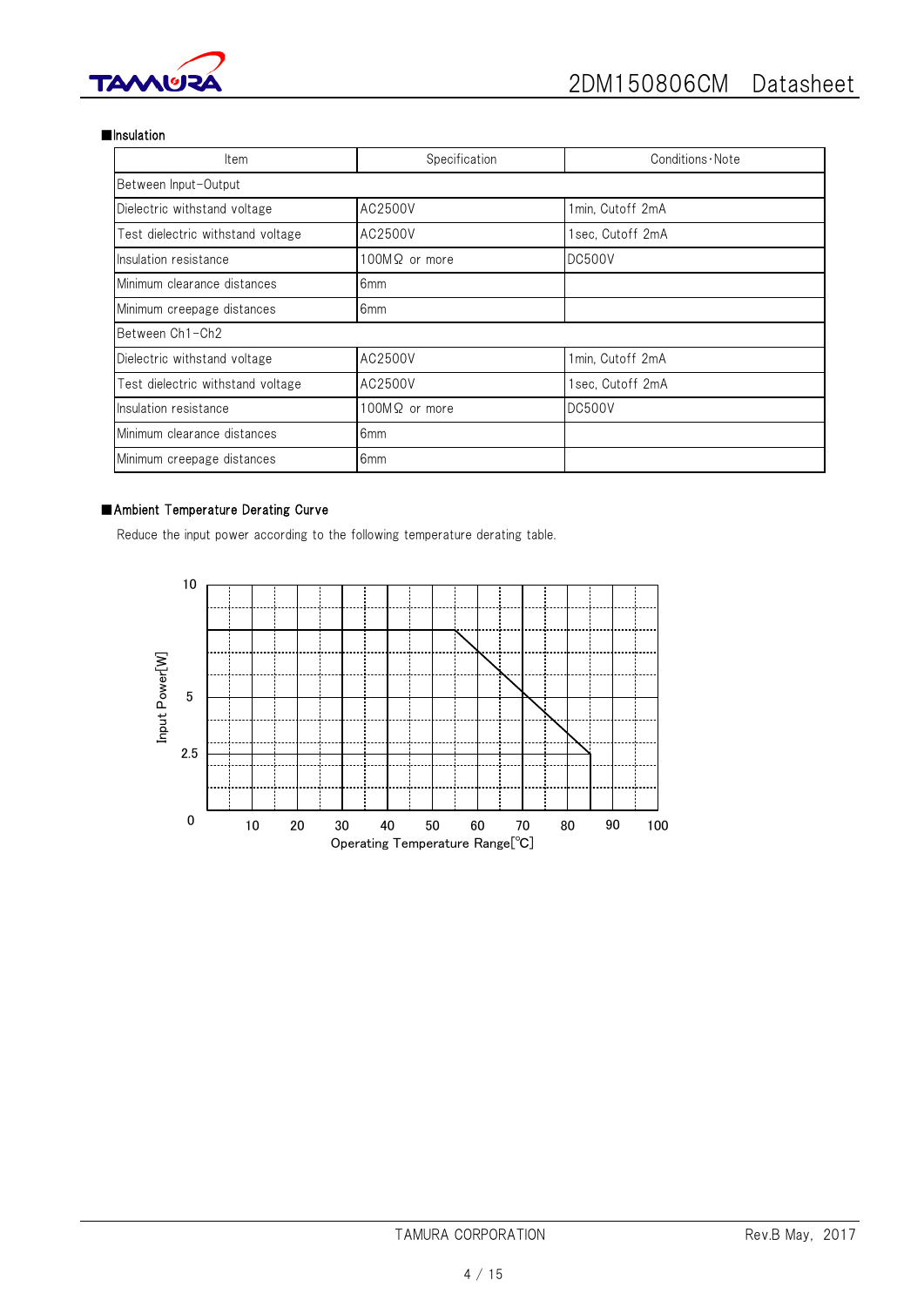

## ■Measure Circuit

【DC/DC converter】



E1 : DC power supply A1-4 : Ammeter Class 0.5 RL1-3 : Electronic load V1-6 : Voltmeter Class 0.5

### 【Gate drive】



【Rising waveform/Falling waveform 】

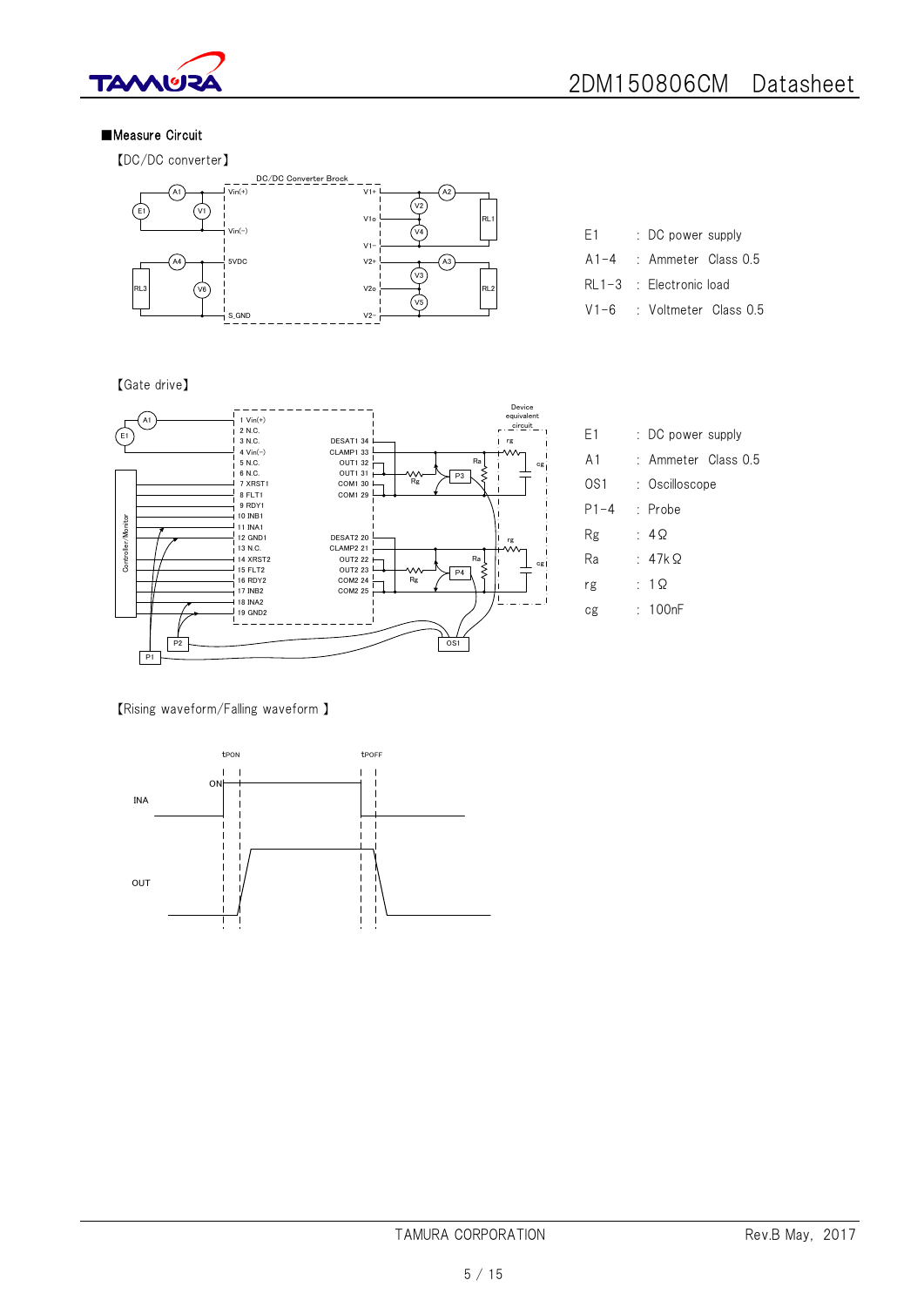

### ■Block Diagram

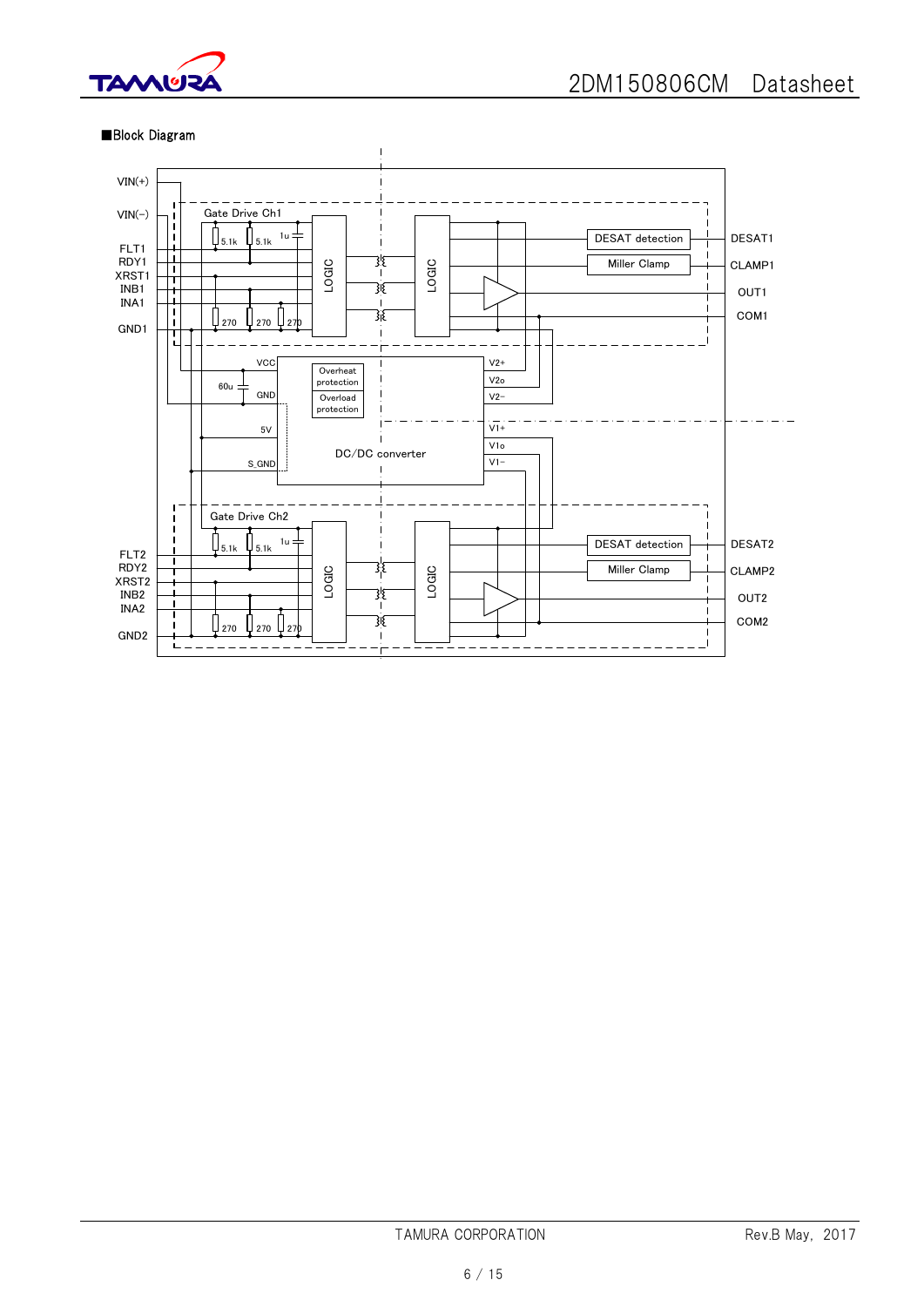

## ■Pin Connection

See the next section for details of pin functions

Input side

| Pin No.        | Name              | <b>CH</b>                | Explanation of pins                                 |
|----------------|-------------------|--------------------------|-----------------------------------------------------|
| 1              | $Vin(+)$          |                          | Common Power supply pin for $DC/DC$ converter $(+)$ |
| $\overline{2}$ | N.C.              | $\overline{\phantom{0}}$ | Unused pin *Don't connect with other circuits.      |
| 3              | N.C.              | $\qquad \qquad -$        | Unused pin *Don't connect with other circuits.      |
| 4              | $Vin(-)$          |                          | Common Power supply pin for DC/DC converter(-)      |
| 5              | N.C.              | $\overline{\phantom{0}}$ | Unused pin *Don't connect with other circuits.      |
| 6              | N.C.              | $\overline{\phantom{0}}$ | Unused pin *Don't connect with other circuits.      |
| $\overline{7}$ | XRST1             | $\mathbf{1}$             | Reset input pin                                     |
| 8              | FLT1              | $\mathbf{1}$             | Fault output pin                                    |
| 9              | RDY1              | 1                        | Ready output pin                                    |
| 10             | INB <sub>1</sub>  | 1                        | Opposite driver's control input pin                 |
| 11             | INA <sub>1</sub>  | $\mathbf{1}$             | Control input pin                                   |
| 12             | GND1              | $\mathbf{1}$             | Ground pin for control circuit                      |
| 13             | N.C.              | -                        | Unused pin *Don't connect with other circuits.      |
| 14             | XRST <sub>2</sub> | $\overline{2}$           | Reset input pin                                     |
| 15             | FLT <sub>2</sub>  | $\overline{2}$           | Fault output pin                                    |
| 16             | RDY <sub>2</sub>  | $\overline{2}$           | Ready output pin                                    |
| 17             | INB <sub>2</sub>  | $\overline{2}$           | Opposite driver's control input pin                 |
| 18             | INA <sub>2</sub>  | $\overline{2}$           | Control input pin                                   |
| 19             | GND <sub>2</sub>  | $\overline{2}$           | Ground pin for control circuit                      |

## Output side

| Pin No. | Name             | <b>CH</b>      | Explanation of pins         |
|---------|------------------|----------------|-----------------------------|
| 20      | DESAT2           | $\overline{2}$ | Desaturation protection pin |
| 21      | CLAMP2           | $\overline{2}$ | Miller clamp pin            |
| 22      | OUT <sub>2</sub> | $\overline{2}$ | Gate drive pin              |
| 23      | OUT <sub>2</sub> | $\overline{c}$ | Gate drive pin              |
| 24      | COM <sub>2</sub> | $\overline{2}$ | Common pin                  |
| 25      | COM <sub>2</sub> | $\overline{2}$ | Common pin                  |
| 26      | <b>NONE</b>      |                | None                        |
| 27      | <b>NONE</b>      | -              | None                        |
| 28      | <b>NONE</b>      |                | None                        |
| 29      | COM1             | 1              | Common pin                  |
| 30      | COM1             | 1              | Common pin                  |
| 31      | OUT1             | 1              | Gate drive pin              |
| 32      | OUT <sub>1</sub> | 1              | Gate drive pin              |
| 33      | CLAMP1           | 1              | Miller clamp pin            |
| 34      | DESAT1           | 1              | Desaturation protection pin |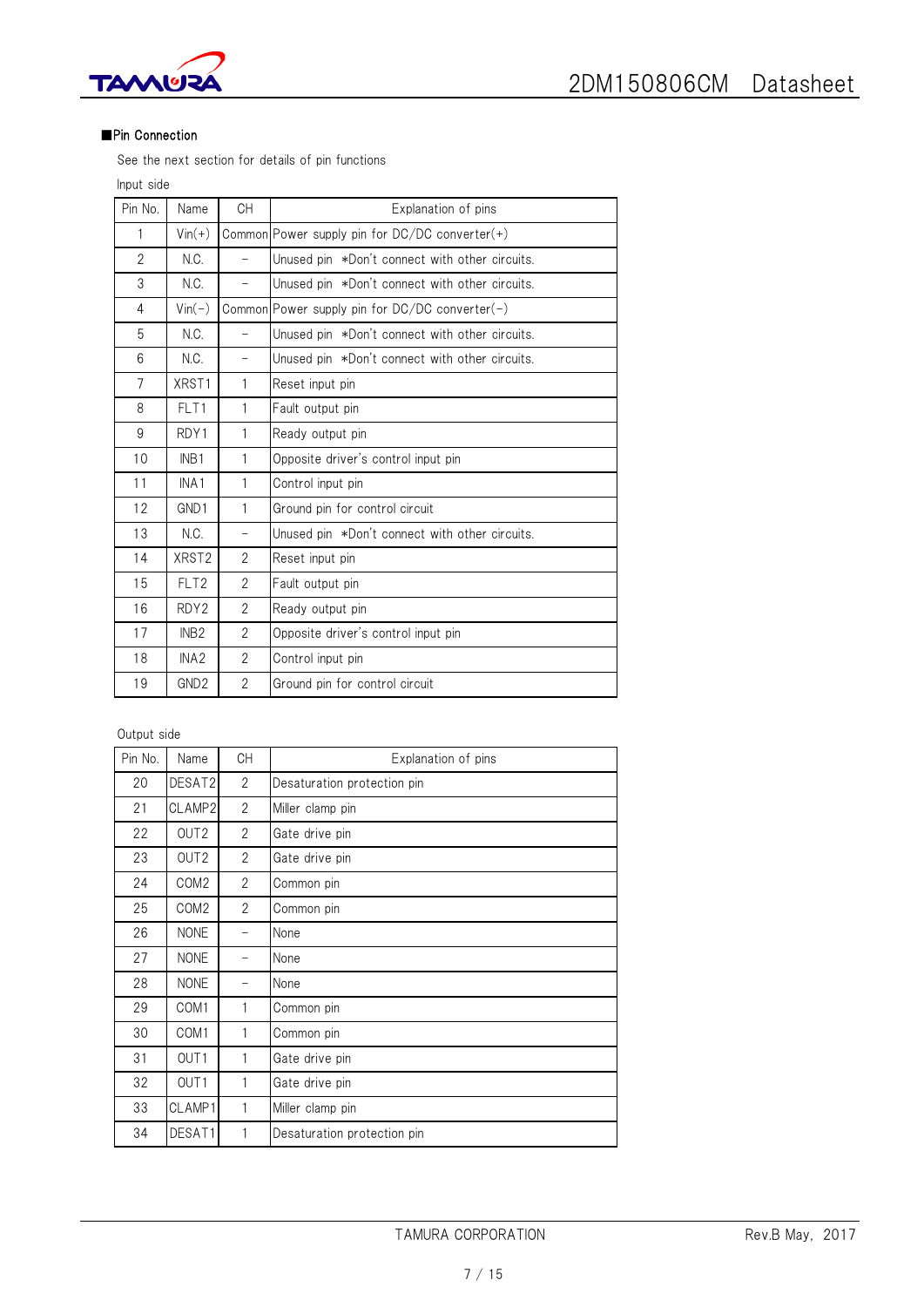



### ■Terminal Function

・Vin(+), Vin(-) (Power supply pin for DC/DC converter)

・GND(Ground pin for drive curcuit)

#### ・INA, INB, XRST(Control input pin, XRST input pin)

The INA, INB and XRST pin is a pin used to determine output logic.

And XRST is in charge of setting back the FLT pin.

| <b>XRST</b> | <b>INB</b> | <b>INA</b> | OUT |
|-------------|------------|------------|-----|
|             |            |            |     |
|             |            |            |     |
|             |            |            |     |
|             |            |            |     |

#### ・FLT(Fault output pin)

The FLT pin is an open drain pin used to output a fault signal when desaturation function is activated, and will be cleared at the rising edge of FLT.

| Status                                  |  |
|-----------------------------------------|--|
| While in normal operation               |  |
| When desaturation function is activated |  |

#### ・RDY(Ready output pin)

The RDY pin shows the status of three internal protection features which are 5VDC UVLO, OUT(H) UVLO, and output state

feedback (OSFB). The term 'output state feedback' shows whether output internal logic is high or low corresponds to input logic or not.

| Status                                                     |  |  |  |  |  |
|------------------------------------------------------------|--|--|--|--|--|
| While in normal operation                                  |  |  |  |  |  |
| 5VDC UVLO or OUT(H) UVLO or Output internal logic feedback |  |  |  |  |  |

### ・OUT(Output pin)

The OUT pin is a pin used to drive the gate of a power device.

#### ・CLAMP(Miller clamp pin)

The CLAMP pin is a pin for preventing increase in gate voltage due to the miller current of the power device connected to OUT pin.

### ・DESAT(Desaturation protection pin)

The DESAT pin is a pin used to detect desaturation of IGBT/MOSFET. When the DESAT pin voltage exceeds  $V_{DESAT}$ , the DESAT function will be activated. This may cause the IC to malfunction in an open state. To avoid such trouble, short-circuit the DESAT pin to the COM pin if the desaturation protection is not used. In order to prevent the wrong detection due to noise, the noise mask time  $t_{DESATFL}$  is set.

#### ・COM(Common pin)

COM pin is a pin to be connected to the emitter / source of the power device.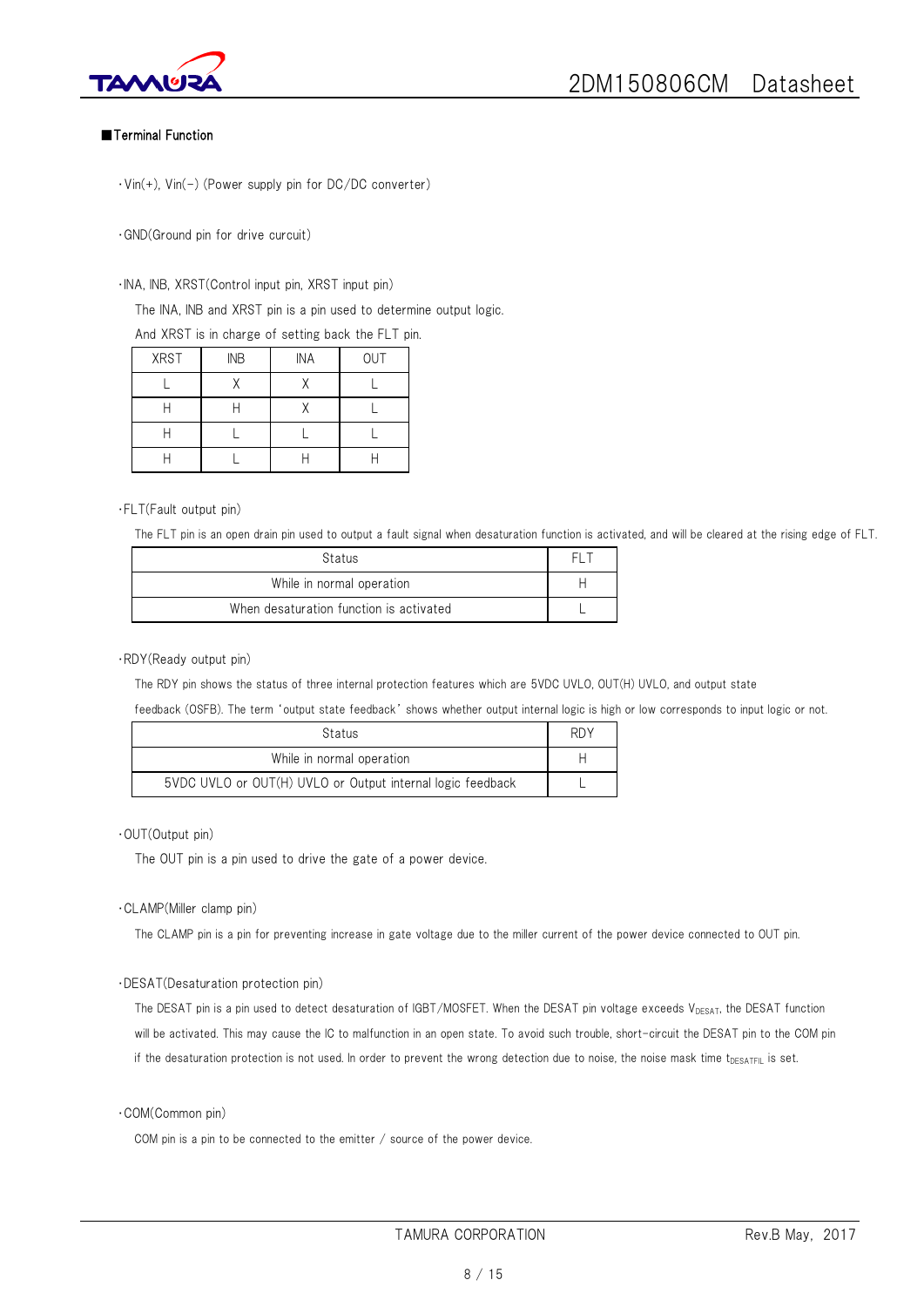



## ■Description Of Protection

1. Gate voltage rise prevention function

| <b>OUT</b> | <b>CLAMP</b>                    | Internal MOSFET of the CLAMP pin                 |  |
|------------|---------------------------------|--------------------------------------------------|--|
|            | Less than C <sub>CLPON</sub>    | ΟN                                               |  |
|            | Not less thanC <sub>CLPON</sub> | <b>OFF</b>                                       |  |
| Н          |                                 | <b>OFF</b>                                       |  |
|            | <b>INA</b>                      | $T_{\mathsf{POFF}}$<br>$\mathsf{T}_\mathsf{PON}$ |  |



Timing chart of Miller clamp function

## 2. Undervoltage Lockout (UVLO) function

The control circuit incorporates the undervoltage lockout (UVLO) function both on the 5VDC and the OUT(H) sides. When the 5VDC or the OUT(H) voltage drops to the UVLO ON voltage, the OUT pin and the RDY pin both will output the "L"signal. When the 5VDC or the OUT(H) voltage rises to the UVLO OFF voltage, these pins will be reset. To prevent malfunctions due to noises, mask time  $t_{UVLO1MSK}$  and  $t_{UVLO2MSK}$  are set on both input and output sides.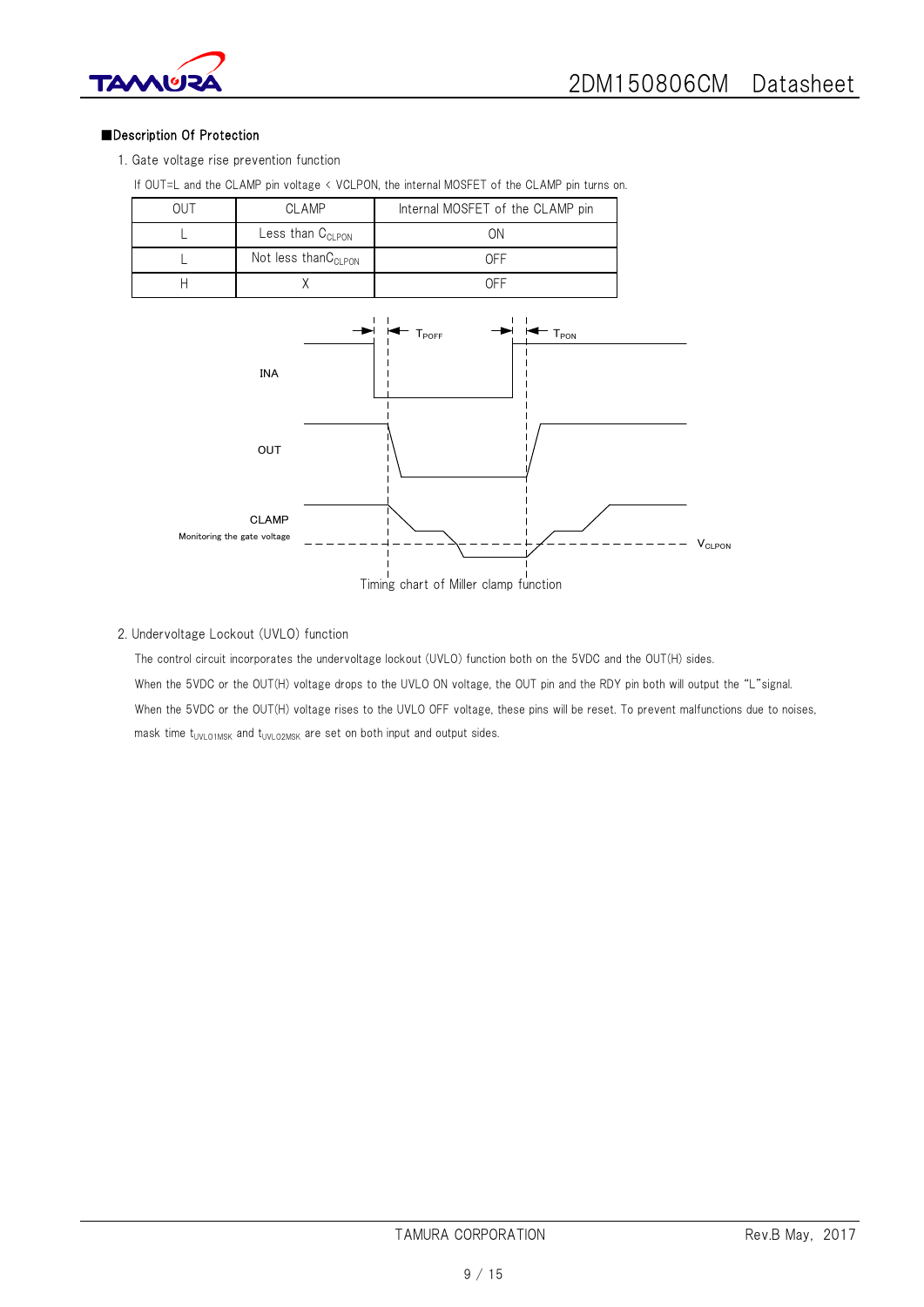

3. Desaturation protection function(DESAT), Fault signal output function

When the DESAT pin voltage exceeds VDESAT, the DESAT function will be activated.

When the DESAT function is activated, the OUT pin voltage will be set to the "L" level, and then the FLT pin voltage to the "L" level.

When the rising edge is put in the XRST pin, the DESAT function will be released.



DESAT Operation Timing Chart

| No.            | Status                 | Input       |                     |       |             |            |            |       | Output |        |            |            |
|----------------|------------------------|-------------|---------------------|-------|-------------|------------|------------|-------|--------|--------|------------|------------|
|                |                        | $V_{5VDC}$  | $\rm V_{\rm OUTH}$  | DESAT | <b>XRST</b> | <b>INB</b> | <b>INA</b> | CLAMP | OUT    | CLAMP  | <b>FLT</b> | <b>RDY</b> |
| 1              | V <sub>5VDC</sub> UVLO | <b>UVLO</b> | χ                   | X     | Χ           | X          | χ          | Н     |        | $Hi-Z$ | Η          |            |
| $\mathbf{2}$   |                        | <b>UVLO</b> | X                   | χ     | Χ           | Χ          | χ          | L     | L      |        | Н          | L          |
| 3              |                        | О           | <b>UVLO</b>         | L     | Χ           | Χ          | χ          | Н     | L      | $Hi-Z$ | Н          | L          |
| $\overline{4}$ | V <sub>OUTH</sub> UVLO | $\circ$     | <b>UVLO</b>         | L     | Χ           | Χ          | Χ          | L     | L      | L      | Η          | L          |
| 5              |                        | О           | <b>UVLO</b>         | Н     | Χ           | X          | χ          | Н     | L      | $Hi-Z$ | L          | L          |
| 6              |                        | О           | <b>UVLO</b>         | Н     | Χ           | X          | Χ          | L     | L      | L      | L          | L          |
| $\overline{7}$ | <b>DESAT</b>           | О           | O                   | Н     | Χ           | X          | X          | Н     | L      | $Hi-Z$ | L          | $H(*)$     |
| 8              |                        | О           | О                   | Н     | Χ           | χ          | Χ          | L     | L      | L      | L          | $H(*)$     |
| 9              | <b>XRST</b>            | О           | О                   | L     | L           | X          | Χ          | Н     | L      | $Hi-Z$ | Н          | $H(*)$     |
| 10             |                        | О           | О                   | L     | L           | X          | Χ          | L     | L      | L      | Н          | $H(*)$     |
| 11             |                        | О           | $\bigcirc$          | L     | Н           | H          | χ          | Н     | L      | $Hi-Z$ | Η          | $H(*)$     |
| 12             | Normal<br>operation    | О           | О                   | L     | Η           | Н          | χ          | L     | L      | L      | Η          | $H(*)$     |
| 13             |                        | О           | $\circlearrowright$ | L     | Н           | L          | L          | Η     | L      | Hi-Z   | Н          | $H(*)$     |
| 14             |                        | О           | $\bigcirc$          | L     | Н           | L          | L          | L     | L      | L      | Н          | $H(*)$     |
| 15             |                        | О           | О                   | L     | Η           | L          | Н          | Χ     | Н      | Hi-Z   | Н          | $H(*)$     |

## ■I/O Condition Table

○ : 5VDC or OUT(H) UVLO > UVLO, X : Don't care

(\*) If the internal logic of high voltage side doesn't become the expected value, the RDY pin will become "L". And this stage is cleared automatically if the internal logic of high voltage side becomes the expected value.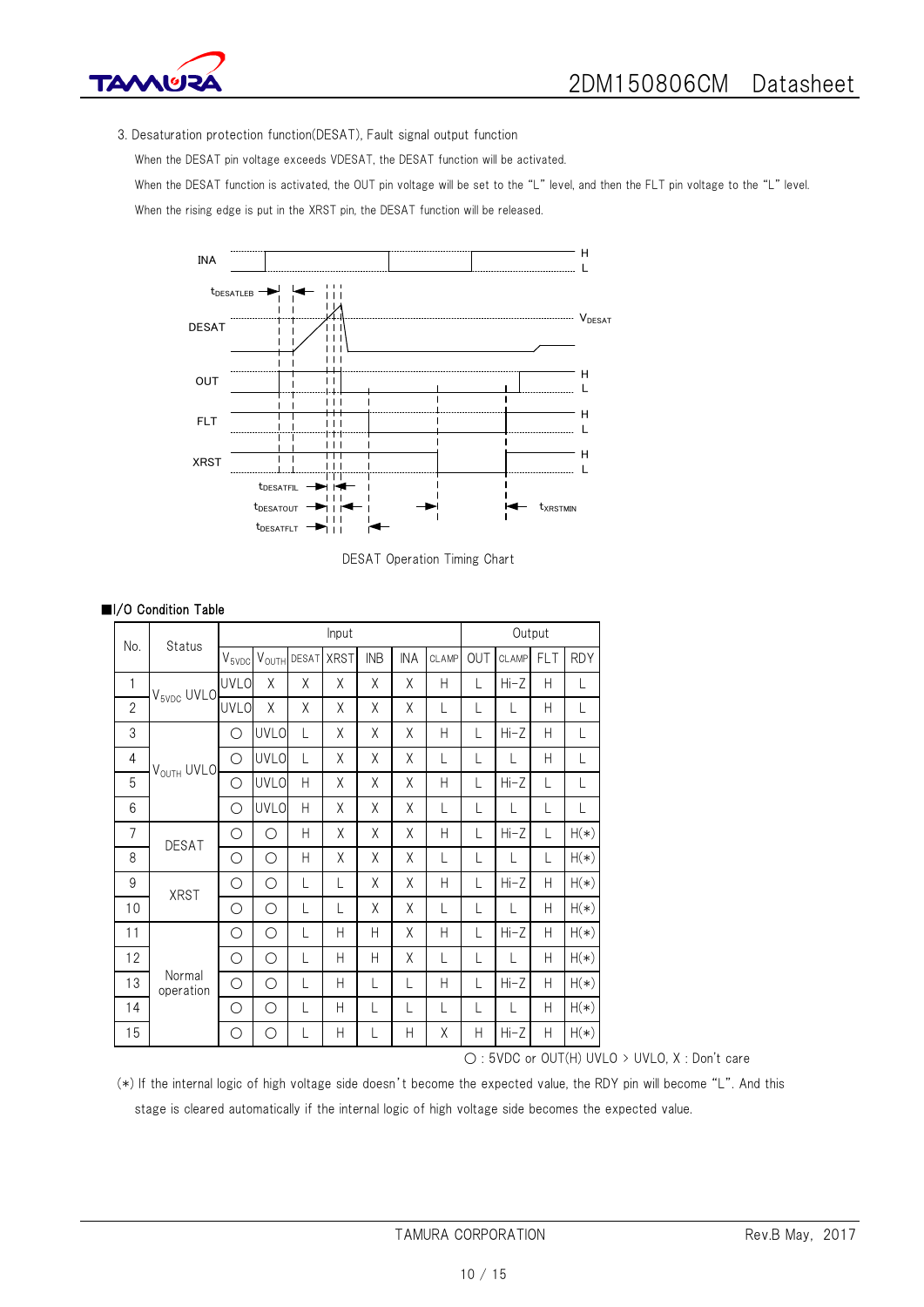

## ■Application

【Circuit example】



【Configuration example】

| Symbol       | Description | Part No.      | Manufacturer   |  |  |
|--------------|-------------|---------------|----------------|--|--|
| Q101         | <b>IGBT</b> |               |                |  |  |
| $D101 - 104$ | Diode       | CMF05         | <b>TOSHIBA</b> |  |  |
| C101,102     | Capacitor   | 100pF 25V     |                |  |  |
| R101.102     | Resistor    | $**\Omega$ 6W |                |  |  |
| R103.104     | Resistor    | $1k\Omega$    |                |  |  |
| R105,106     | Resistor    | $47k\Omega$   |                |  |  |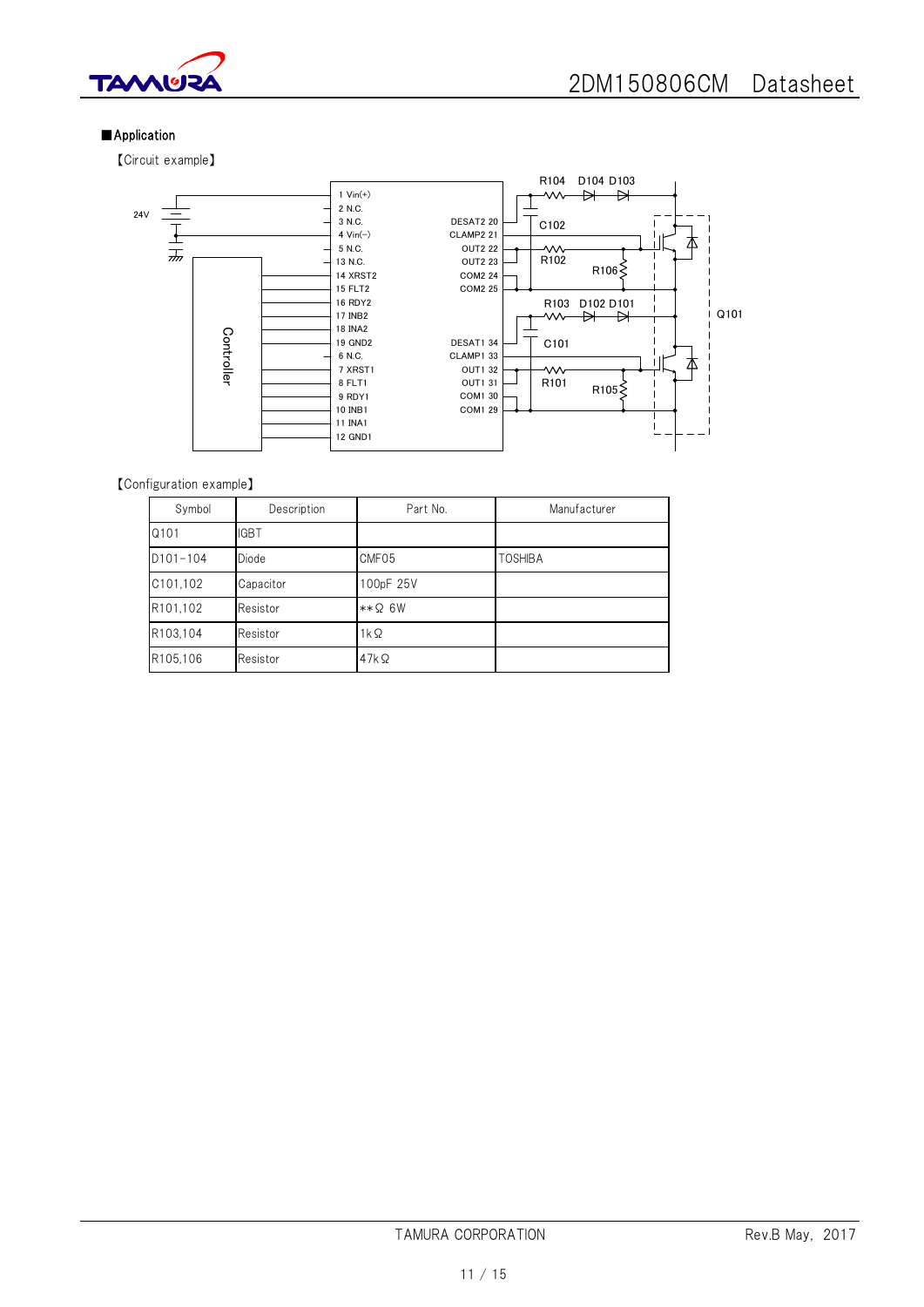

#### ■Reliability

| Item                                           | Test condition and acceptance criterion                                                     |  |  |  |  |
|------------------------------------------------|---------------------------------------------------------------------------------------------|--|--|--|--|
| Exposure in high temperature                   | 100℃, 240H, ※                                                                               |  |  |  |  |
| Exposure in low temperature                    | $-30^{\circ}$ C, 240H, $\times$                                                             |  |  |  |  |
| Exposure in high temperature and high humidity | 60°C, 90 $\sim$ 95%RH, 240H, $\times$                                                       |  |  |  |  |
| Thermal shock                                  | -30℃/30min to 100℃/30min,500cycles,※                                                        |  |  |  |  |
| Low temperature operation                      | Input voltage: DC24V, Output current: Rated Load                                            |  |  |  |  |
|                                                | -30℃, 240H, ※                                                                               |  |  |  |  |
| High temperature operation                     | Input voltage:DC24V, Output current:Rated Load                                              |  |  |  |  |
|                                                | 85℃, 240H, ※                                                                                |  |  |  |  |
| high temperature                               | lnput voltage:DC24V,Output current:Rated Load                                               |  |  |  |  |
| and high humidity operation                    | 60℃, 90~95%RH, 240H, ※                                                                      |  |  |  |  |
| Vibration                                      | Vibration amplitude:1.5mm(peak to peak), Vibration Frequency:10 to 55Hz, Sweeping:1min.     |  |  |  |  |
|                                                | In each X, Y and Z direction: once, 120min. X                                               |  |  |  |  |
| Impact                                         | Acceleration:490m/s <sup>2</sup> (50G), Operating time:11ms                                 |  |  |  |  |
|                                                | In each $\pm$ X, Y and Z direction: 3 times, $\frac{1}{2}$                                  |  |  |  |  |
| Drop test for packaged freights                | Height: 40cm<br>Dorp to concrete.                                                           |  |  |  |  |
|                                                | Dorp surface: 1 corner, 3 spines, 6 surfaces, 1 time each.                                  |  |  |  |  |
| Solderblity                                    | Sample shall be dipped into the solution of Methanol and Rosin                              |  |  |  |  |
|                                                | (having 75% Methanol and having 25% Rosin by weight measuring)                              |  |  |  |  |
|                                                | and shall be dippend into the solder bath having the solder Sn-3Ag-0.5Cu                    |  |  |  |  |
|                                                | of 250 $\pm$ 5°C to the position to 3mm from the end of terminal for 3.0 $\pm$ 0.5 seconds, |  |  |  |  |
|                                                | and pulled up. After above treatment, the sample shall be coveredby solder uniformly        |  |  |  |  |
|                                                | at more than 75% of circumference and shall not show any unusual appearance.                |  |  |  |  |
|                                                |                                                                                             |  |  |  |  |
| Resistance to soldering heat                   | Sample shall be dipped into the solution of Methanol and Rosin                              |  |  |  |  |
|                                                | (having 75% Methanol and having 25% Rosin by weight measuring)                              |  |  |  |  |
|                                                | and shall be dippend into the solder bath having the solder Sn-3Ag-0.5Cu                    |  |  |  |  |
|                                                | of 260 $\pm$ 5°C to the position to 3mm from the end of terminal for 10.0 $\pm$ 0.5         |  |  |  |  |
|                                                | seconds, and pulled up. After that sample shall be replace in normal ambient                |  |  |  |  |
|                                                | for $1 \sim 2$ hours and shall not show any unusual appearance.                             |  |  |  |  |
|                                                |                                                                                             |  |  |  |  |

※After each test, exposure at room temperature and humidity condition for 24 hours.

There shall be no abnormality on the electrical specification and appearance.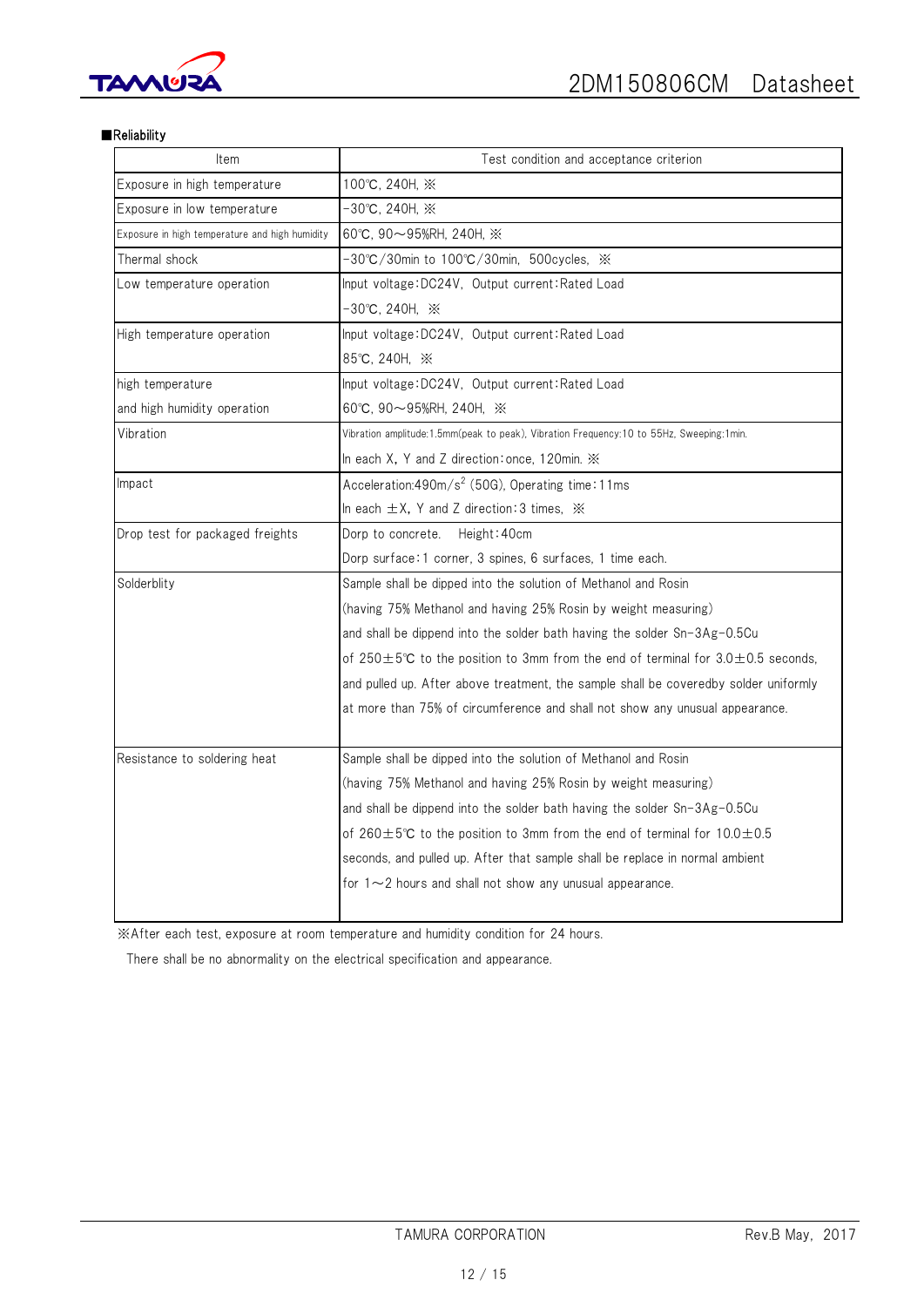

### ■Outline Dimensional Drawing





Note :1. The dimensional tolerance without directions is  $\pm$  0.5mm.

Unit:mm

#### ■Product Weight

75g(TYP)

### ■Recommended Hole Diameter And Land Size



※The round pulling out figure is a pin numbering.

Unit:mm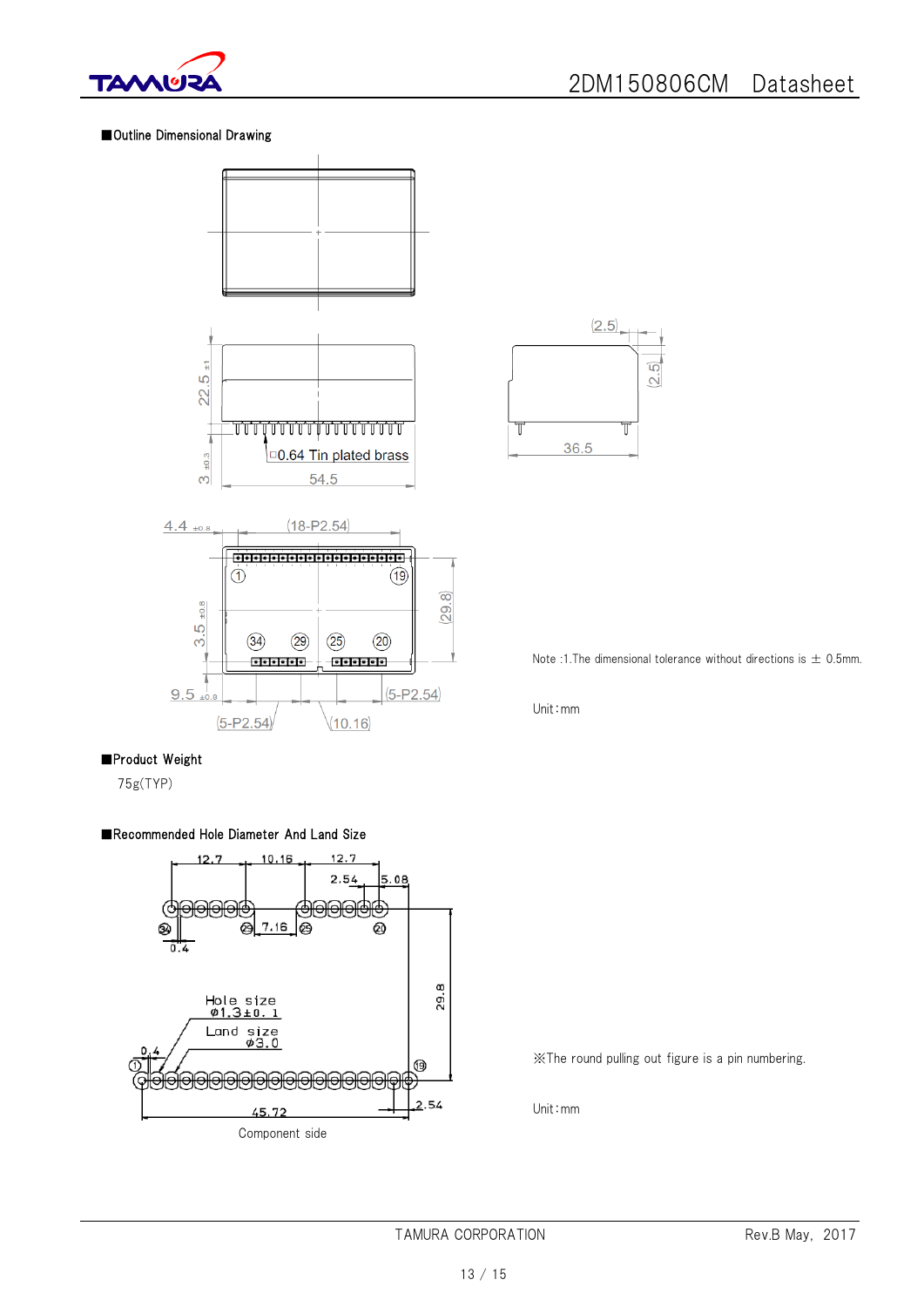

#### ■Recommended Soldering Condition

・Flow soldering condition : 255±3℃ Less than 5sec Temperature of preheating 110℃~130℃ End temperature of preheating 110℃±10℃

・Soldering condition of hand work : 350℃(MAX) Less than 4sec

#### ■Storage Conditions

| Item                | Min                | Max | Unit        | Conditions Note    |
|---------------------|--------------------|-----|-------------|--------------------|
| Storage temperature | $\cap$<br>-<br>2 J | 60  | $\sim$<br>◡ | packing state<br>A |

※If you want to use past the long period there is a concern that the solder non-wetting by terminal oxidation to occur. Therefore, please use from taking enough tests.

#### ■Usage Cautions

- Always mount fuse on the plus side of input for ensuring safety because the fuse is not built-in the product. Please select the fuse considering conditions such as steady current, inrush current, and ambient temperature. When using a fuse having large rated current or high capacity input electrolytic condenser, by combining another converter and input line and input electrolytic condenser, fuse may not blow off in the case of abnormality. Do not combine high voltage line and fuse.
- This product is designed to be best when it drives two devices to have the same gate capacitance simultaneously. Because it leads to the "output unstable" and "output accuracy deterioration". If you want to use to drive only one of the devices, because of the output voltage accuracy deterioration prevention, please configure the dummy gate circuit (resistor and capacitor) to consume the equivalent of the power and the drive side.
- This product is to transmit the signal of the insulating part by the magnetic coupling. Therefore, if you use this product in a strong magnetic field in, there is a possibility of malfunction. In that case, connect the capacitor between the GND terminal of this product and a metal enclosure.
- Make sure the rise/fall time of the input signal is 500ns or less.